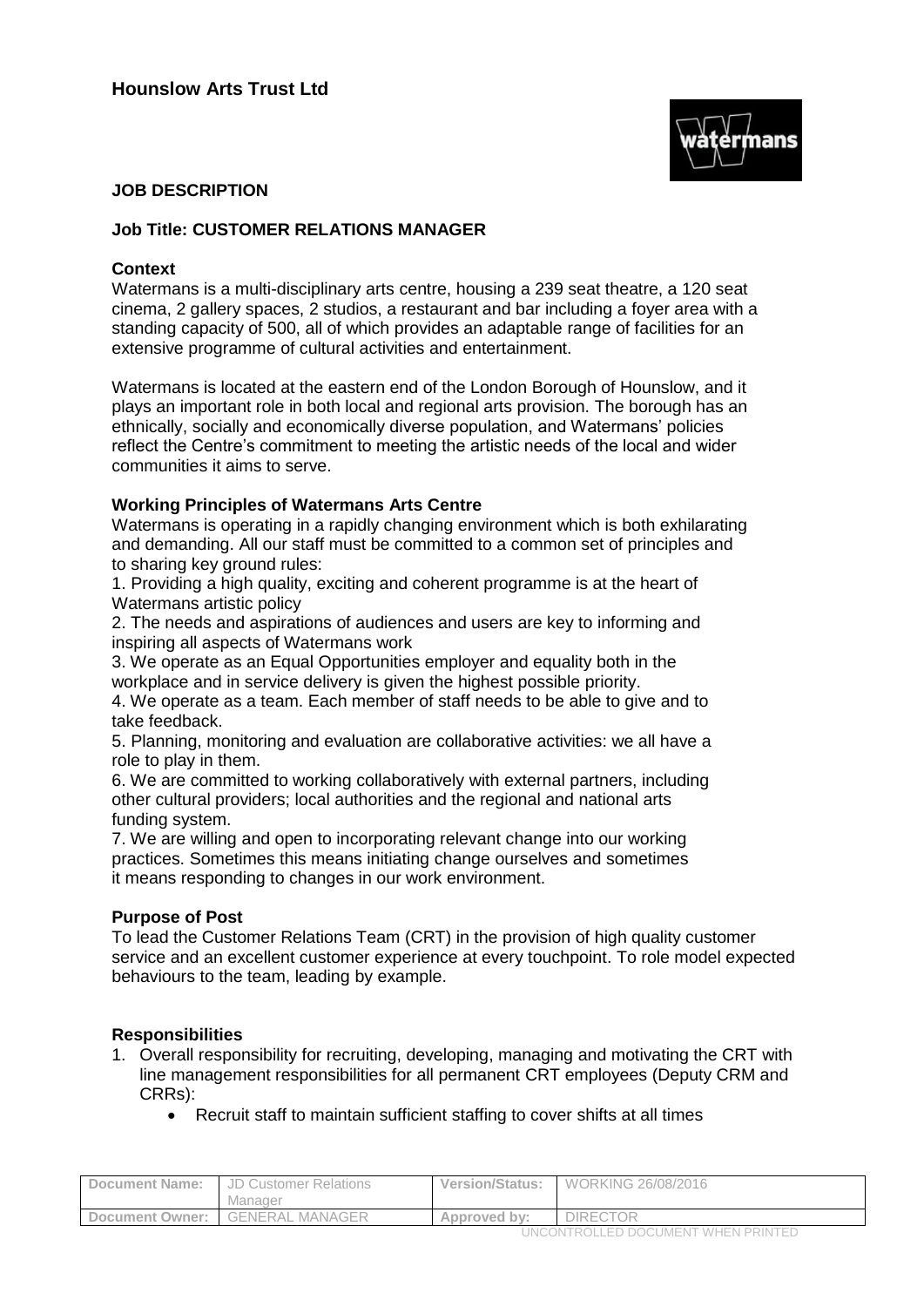

- Design/update and present training according to need. Areas for training include customer service, health and safety, fire and evacuation, processes, systems, first aid and other sundry training that may be required.
- Identify where training is needed and implement it quickly and effectively. Ensure that behaviours in the CRT reflect what has been learnt
- Performance manage the team, holding regular meetings with staff as individuals and as a team to maintain high standards and motivation
- Allocate tasks within team to use time as effectively as possible
- To maintain a high level of accuracy amongst the team in the handling of sales transactions, reports, cashing up etc.
- 2. To proactively and effectively forward plan, collaborating across teams and with the Senior Management Team, to ensure that staffing provision is fit for purpose and delivering against Watermans' high standard for customer service.
	- Managing the rota for Duty Managers and Customer Relations Representatives
	- Liaising with the technical team, programming and marketing team and SMT to ensure that all requirements are covered
- 3. To deliver an outstanding customer experience across all touchpoints:
	- Generate a culture of passion and interest in the programme, underpinned by excellent knowledge and understanding of the programme. Embed this in all communications with customers
	- Set and maintain high standards of communication with customers whether digitally, in the venue or over the phone
	- Ensure the venue is looking its very best at all times
	- Ensure that customers are safe and looked after at all times when in the venue
	- Meet and exceed customer expectations
- 4. To support the marketing team in delivering sales and an excellent customer experience, effectively managing your team to do so:
	- Provide a conduit for regular customer feedback and work with marketing to develop and implement effective ways of capturing and acting on customer feedback
	- Develop and deliver against sales targets as agreed with marketing director
	- Provide reports and information as required
	- Generate word of mouth about Watermans both in the real world and in social media channels
	- Support marketing in keeping up to date programme listings on the website
- 5. To attend weekly staff meetings and other meetings/briefings as required
- 6. To provide reports and information as may be required by the wider team in relation to these duties.
- 7. To work flexibly and during unsocial hours, including evenings and weekends, as may be required by the rota, also off site if required.

| <b>Document Name:</b> | JD Customer Relations<br>Manager | <b>Version/Status:</b> | WORKING 26/08/2016 |  |
|-----------------------|----------------------------------|------------------------|--------------------|--|
| Document Owner:       | <b>GENERAL MANAGER</b>           | Approved by:           | <b>DIRECTOR</b>    |  |
|                       |                                  |                        |                    |  |